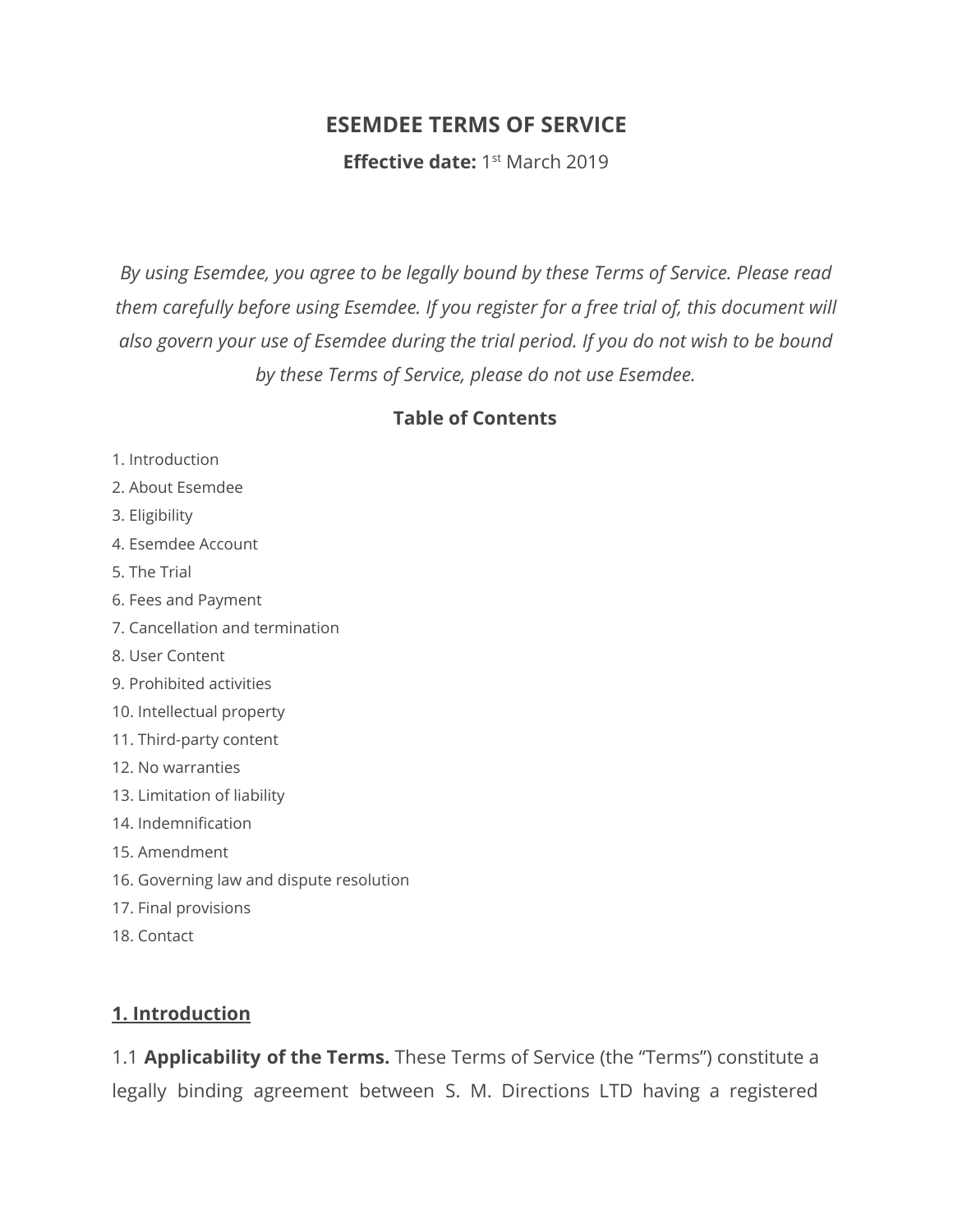business address at 200 Brook Drive, Reading, Berkshire, RG2 6UB, the United Kingdom (the "Company", "we, "us", and "our") and an individual user ("user", "you" and "your") accessing and using the services provided through the websites esemdee.co.uk and esemdee.com and the mobile application Esemdee (collectively, "Esemdee").

1.2 **Term and termination.** Your agreement with us regarding compliance with these Terms becomes effective immediately upon commencement of your use of Esemdee or earlier if agreed by you in a subscription agreement with us.

1.3 **Third parties.** These Terms apply to Esemdee only. Unless otherwise provided by the applicable law, we are not responsible or liable in any manner for the acts and omissions of third parties, the quality of the services provided by third parties, the content uploaded by third parties on Esemdee, and security and privacy practices deployed by the operators of third-party websites linked to from Esemdee.

1.4 **Minors.** Esemdee should not be used by persons under the age of 18.

1.5 **License to use Esemdee.** We grant you a personal, revocable, non-exclusive, non-transferable, and limited license to use Esemdee pursuant to these Terms.

1.6 **Disclaimer.** Although we regularly monitor the information available on Esemdee, we do not guarantee its truthfulness, reliability, currency, relevance, and completeness. Please exercise your own skill and care when using Esemdee.

1.7 **Support.** Any requests for customer or technical support should be addressed to support@esemdee.com or info@esemdee.com.

1.8 **Other applicable terms.** These Terms, together with the sign-up form, the pricing terms, the privacy policy available at <https://esemdee.com/privacy-policy> (the "Privacy Policy") and any other terms available on Esemdee govern your use of Esemdee.

1.9 **Language of the Terms.** These Terms are available in the English language.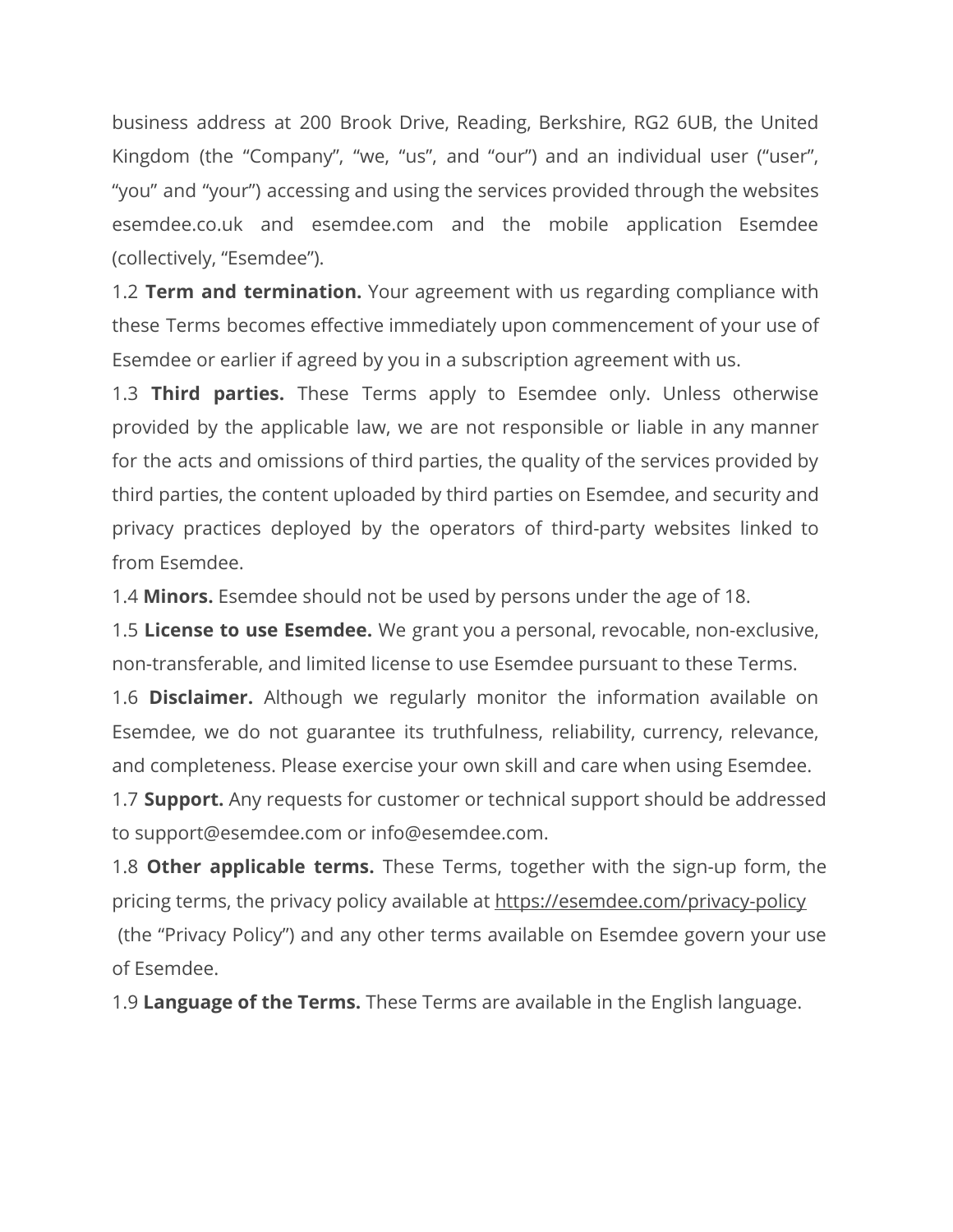#### **2. About Esemdee**

2.1 Esemdee is a social media and a content marketing tool that helps to create, organize, publish, and promote content. Esemdee provides a social media marketing tool for various social media platforms, including Facebook, LinkedIn, Twitter, Pinterest, and Instagram. Esemdee includes all services provided through Esemdee based on the subscription plan purchased by you, including custom content (not limited to all software, data, text, images, sounds, videos, gifs, advertisements) and other templates made available through Esemdee.

2.2 Any new features, packages, or changes to Esemdee are also subject to these Terms. The availability of some new features of Esemdee may require the payment of additional fees and it is up to the sole discretion of the Company whether your access to any new features of Esemdee will require a new fee.

2.3 **The Services.** Some services available to you through Esemdee are provided free of charge (the "Free Services") and some services - for a fee (the "Paid Services") (collectively, the "Services"). There are different subscription plans (the "Subscription Plans") from which you may choose the option suitable for your needs. We reserve the right to determine and change the terms and scope of the Paid Services and the Subscription Plans. The description for each of the Subscription Plans is available on Esemdee or can be provided upon your request by contacting our support team at [support@esemdee.com](mailto:support@esemdee.com).

2.4 **Additional services.** Any services offered by us to you not included in the Paid Services (including customisation, integrations or consultative work) shall be charged separately in addition to your fees for the Paid Services in accordance with the price list provided by us.

2.5 **Availability.** Unless otherwise agreed upon in writing by the User and the Company, we do not commit to any specific service or availability level, response times for responding to or repairing defects, or other obligations with regard to the upkeep or maintenance of Esemdee. While we seek to ensure that Esemdee is available and that support tickets are handled within a reasonable time, we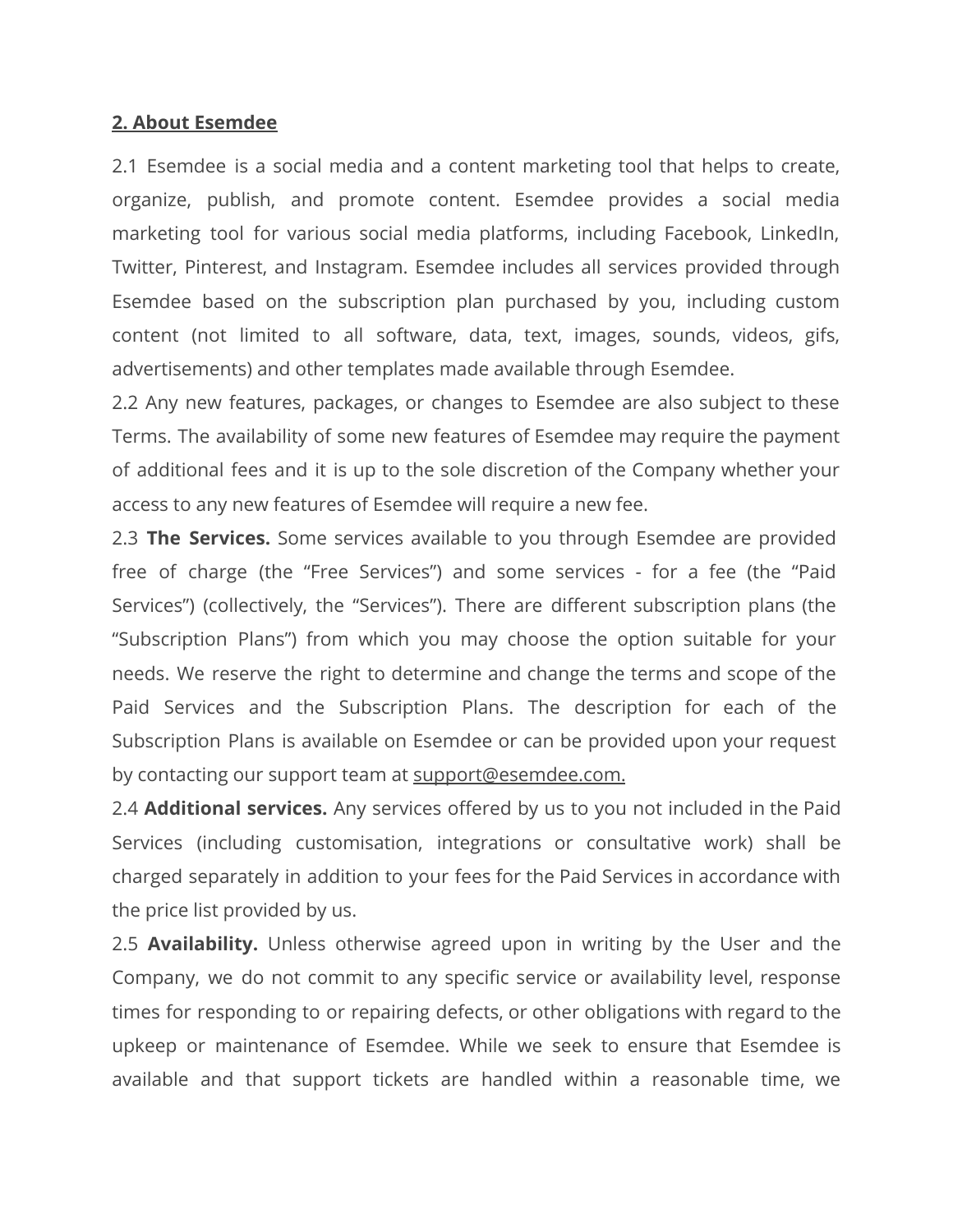undertake no obligation relating thereto hereunder. You agree that Esemdee may from time to time be unavailable due to planned interruptions, e.g., developing Esemdee services or repairing a defect therein. In such an event, we shall endeavor to provide advance notice, if possible, of such planned interruptions. We take no responsibility for the unavailability of Esemdee caused by the events outside our reasonable control (*force majeure* events).

# **3. Eligibility**

3.1 By using Esemdee, you acknowledge and agree that:

- All information provided by you through Esemdee is accurate, complete, and you have the right to use it;
- All registration information you submit through Esemdee is truthful, accurate, and up-to-date;
- You are at least 18 years of age and/or have a full legal capacity to enter into legally binding relations;
- Your use of Esemdee will not violate these Terms, any applicable laws, regulations, and/or your entity, company, or organization rules;
- If you sign up to use Esemdee as a legal entity, you have the authority and the necessary authorization and agree to these Terms on behalf of that entity;
- You are not a competitor of the Company and are not using Esemdee for reasons that are in competition with Esemdee and the Company; and
- You will not violate any rights of the Company, including intellectual property rights, such as copyright or trademark rights;
- You are a human and not a machine; and
- You are solely responsible for all information and activities that occur under your user account.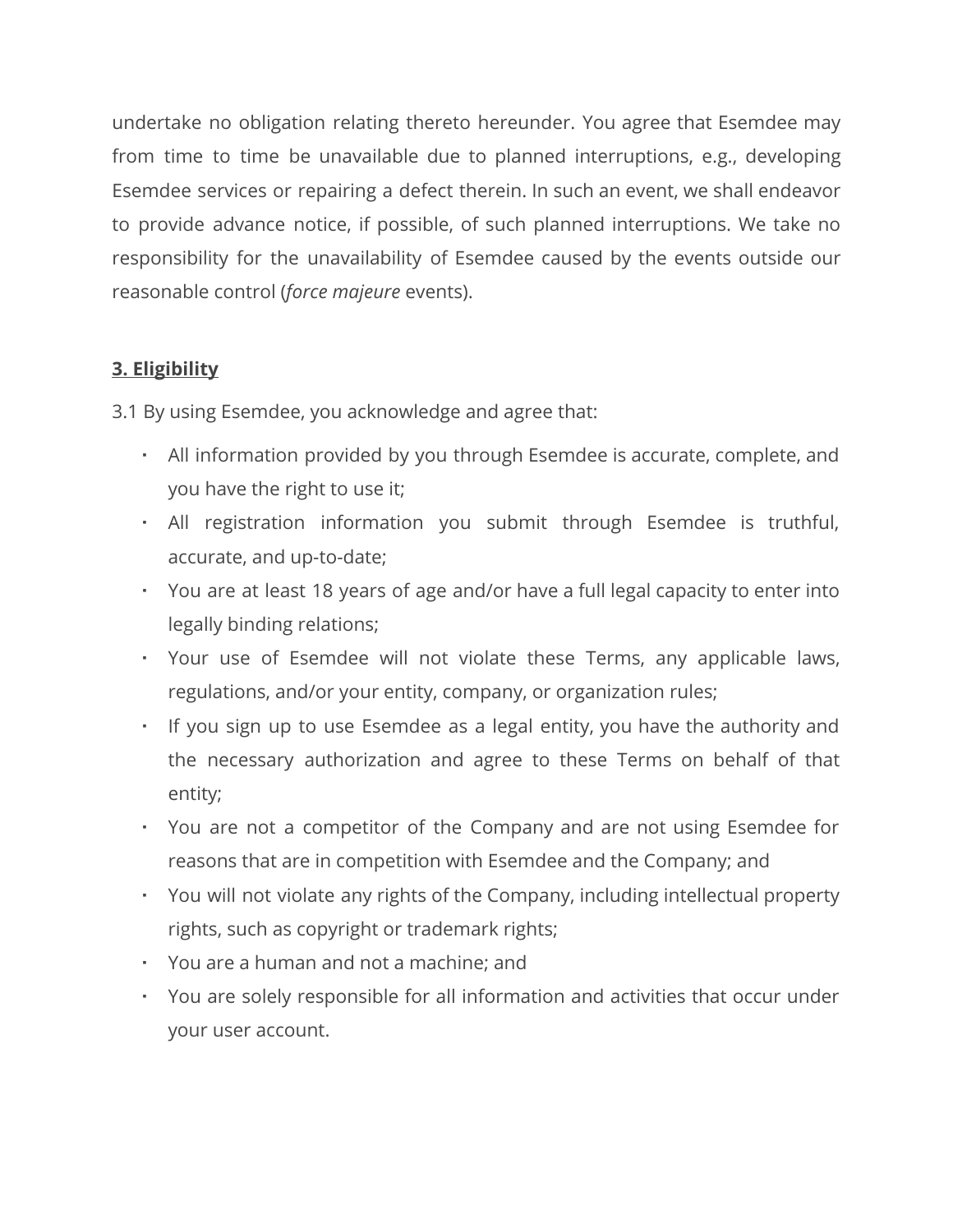#### **4. Esemdee Account**

4.1 In order to use the full functionality of Esemdee, you are required to sign up by creating a user account (the "Account"), accepting these Terms, and reviewing this Privacy Policy. We reserve the right, in our sole discretion, to refuse to register the Account for any reason.

4.2 **Personal data.** You can create the Account with your personal or your business entity's e-mail address. By registering the Account, you agree to provide true, accurate, current and complete information which may be requested on Esemdee, including, but not limited to, a valid e-mail address and payment details for the service of your choosing. You agree to regularly update such information in order to ensure its relevance and accuracy. If you register the Account on behalf of a company or a business, you confirm that you have the necessary authorization the Register the Account on its behalf. All personal data related to your use of Esemdee is processed in accordance with our Privacy Policy.

4.3 **Username.** When creating the Account, Esemdee requires a username and a password to access it. Your registered email address will be used as a username to access your Account through Esemdee. The password can be set by you at your sole discretion or receive auto-generated upon sign up. It is up to you to change their auto-generated password. After registration, you will be assigned an account on Esemdee. By completing sign up you confirm that you have read, and agree to comply with our Terms.

4.4 **Security and confidentiality.** You are solely responsible for maintaining security and confidentiality of your username and password, and for all activities and damage caused by improper storage of such data, its unauthorized use, and for any consequences, which resulted or could have resulted from your use in such a manner. In the case of infringement of the confidentiality of your username and password, and any unauthorized use of your username and password, you must immediately notify us at [support@esemdee.com](mailto:support@esemdee.com). You agree not to permit the disclosure of your username and password to third parties, except the Company,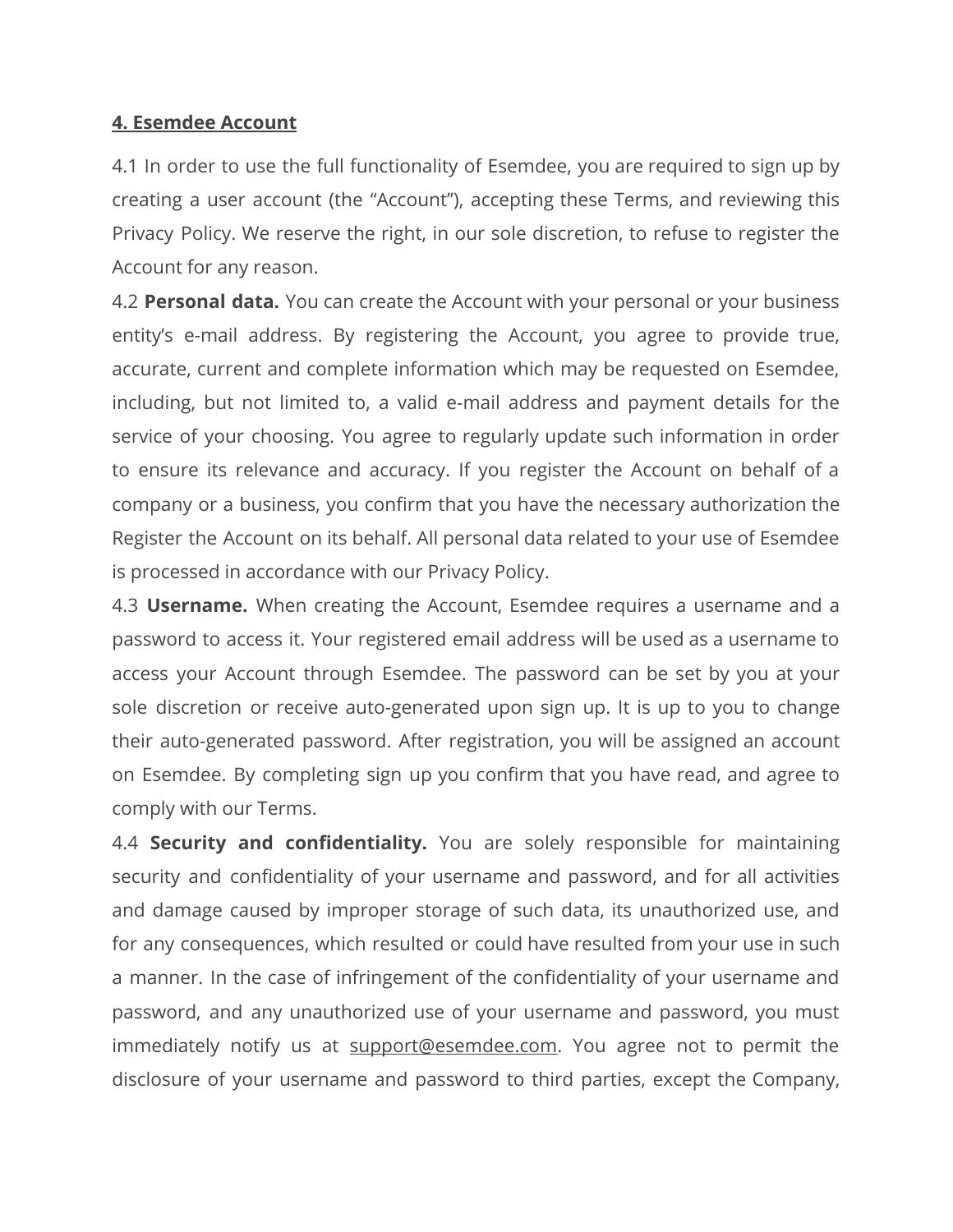without our written permission. You are fully responsible for the transfer of rights and access to your Account to third parties. You are responsible for all actions committed with the use of your Account, username and password.

4.5 **A single Account.** A single user only has the right to create a single Account for the use of Esemdee, unless otherwise expressly provided by us. For example, you are expressly prohibited from creating successive Accounts in order to secure multiple, free of charge trial periods or to circumvent the limitations on the number of social media accounts connected to the given Account.

4.6 **Audits.** The Account is personal and may not be shared between several users of Esemdee, unless this has been expressly permitted in the Subscription Plan purchased by you. We reserve the right to audit the Accounts in order to ensure that the number and use of the Accounts is in accordance with users' Subscription Plans and to ensure the correctness of the fees charged by us. In the event access to the Account is permitted for multiple persons under the relevant Subscription Plan, such multiple or simultaneous shall not exceed the user number limits provided for in the Subscription Plan.

4.7 **Suspending the Account.** We reserve the right to block the uncommitted and inactive Accounts at our sole discretion after 12 months since the last authorization of such Account on Esemdee. We will not be liable for your failure to access Esemdee, if your Account has been blocked. If you provide false or incomplete information or we have a reason to believe that the information you provided is false, inaccurate or deliberately untrue, we are entitled to block your Account unilaterally, and deny your use of Esemdee.

4.8 **Illegal actions.** If you are suspected of having committed illegal actions, including, but not limited to, commitment of fraud with bank cards, violation of our or third parties' intellectual property rights, distribution of spam, malware, and other acts violating these Terms and/or applicable laws, we may report such actions to the relevant authorities and/or block your Account. We will be entitled to disclose your identity to third parties appealing that any material/content posted by you on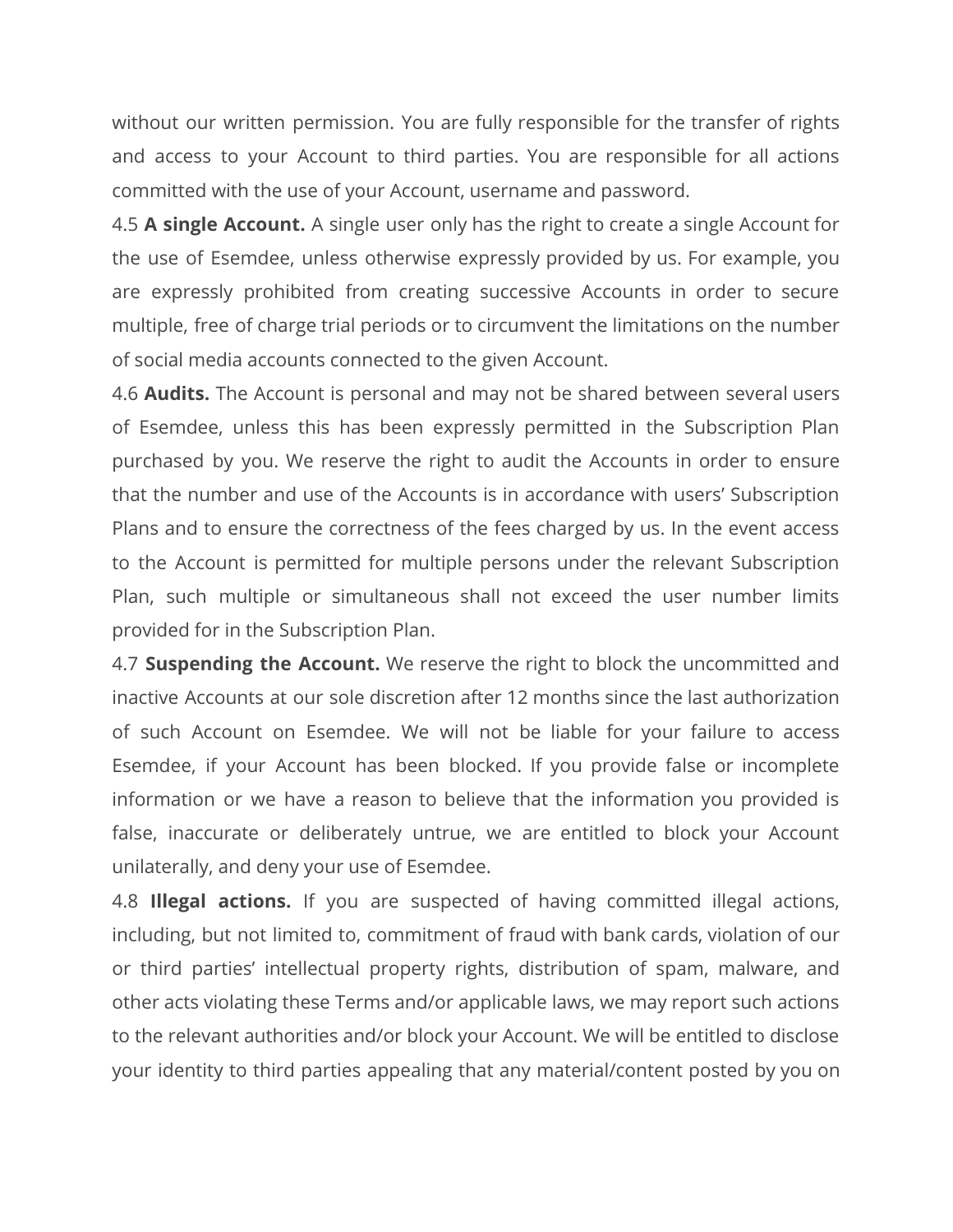Esemdee violates the intellectual property rights or the right to privacy of such third parties.

# **5. The Trial**

5.1 We offer a free trial for your use of Esemdee (the "Trial**"**). The length of the Trial can be changed at our sole discretion and is specified on Esemdee. You can cancel the Trial at any time before the Trial period specified by us expires.

5.2 In order to use the Paid Services after the Trial expires, you are required to register the Account and pay a subscription fee applicable to the Subscription Plan chosen by you following the expiration of the Trial.

5.3 We will request your payment details at the end of the Trial. Unless you cancel the Trial before the Trial expires, you will be automatically charged on the day after the expiration of the Trial, on a recurring monthly basis, unless otherwise stated.

5.4 By providing your payment details at the end of the Trial, you agree to continue using the Paid Services until a written notice of termination is delivered. If you do not provide us with your payment details, the Trial shall automatically expire. In the event the payment cannot be processed, your Subscription Plan associated with the Paid Services shall automatically expire.

5.5 Each user is only entitled to a single Trial period. You may not create or cause to be created multiple or successive Accounts in order to enjoy several free Trials.

## **6. Fees and Payment**

6.1 **The Fees.** The Paid Services are available on a subscription basis. The fees for the Paid Services (the "Fees") are specified on Esemdee and have to be accepted by you before using the Paid Services. The Fees specified on Esemdee are not inclusive of taxes and additional service fees, which are to be paid at the discretion of the user. We may change the Fees for the Paid Services at any time with a 30-days prior notice to you, if you have an active Subscription Plan. We reserve the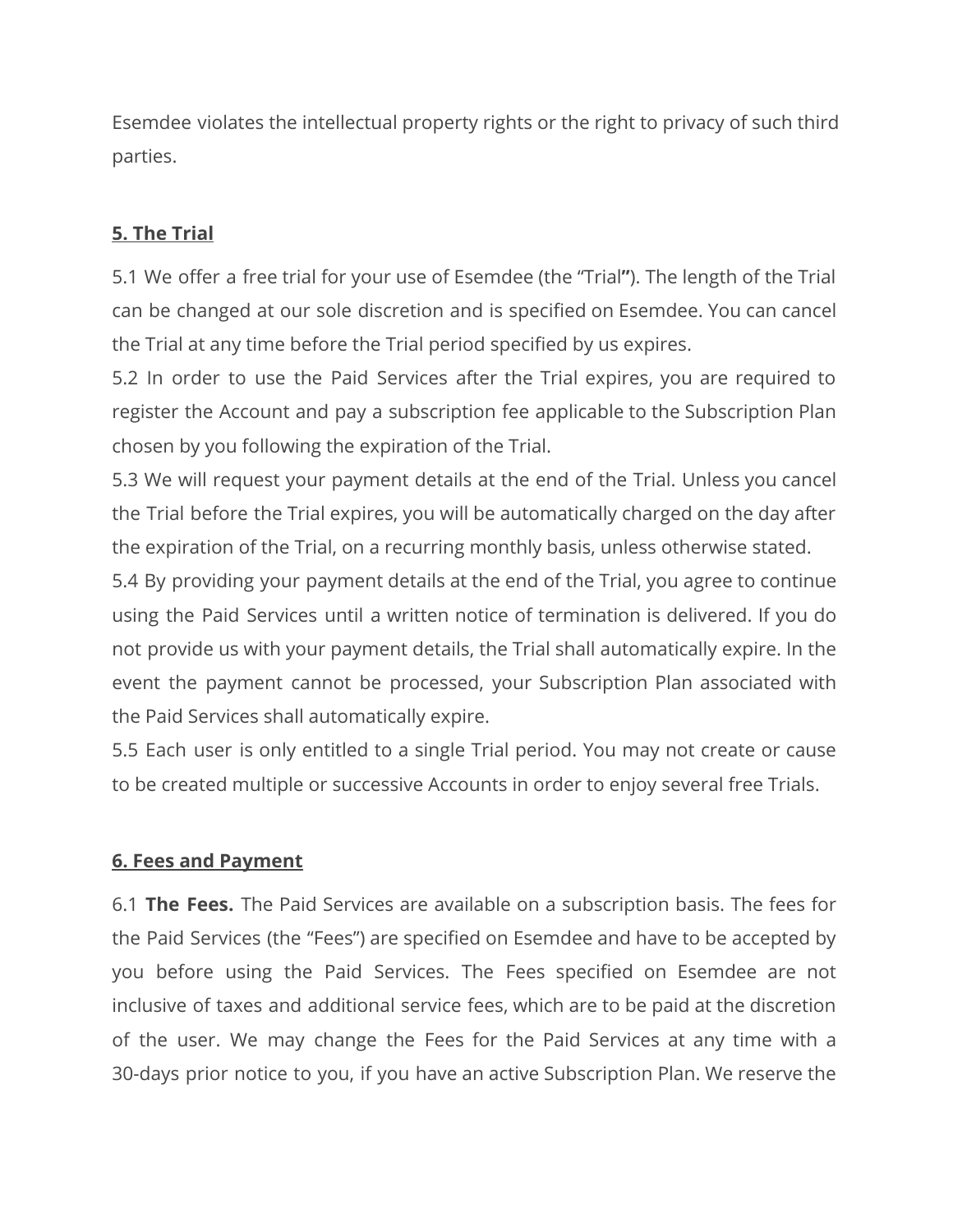right to convert any free portion or feature of the Free Services into the Paid Services, and vice versa. In the event you continue using Esemdee after such a change, you will be deemed to have accepted the change in question.

6.2 **Concluding a service contract.** If you would like to order the Subscription Plan, please register the Account on Esemdee, choose the Trial or a Subscription Plan, provide the required payment information (if you choose the Subscription Plan), and click on the button "Order". You will be able to identify and correct any input errors prior to clicking on the "Order" button. After you click on the button "Order", we will send you a confirmatory email informing you about your order. By clicking on the button "Order" and receiving a confirmatory email, you conclude a service contract in English with us on the basis of these Terms. The details of the specific service contract will not be filed by us and, therefore, the specific contract will not be available to you. However, if you require any information regarding your order, please consult your Account or contact us by using the contact details mentioned at the end of the Terms.

6.3 **Payment processing.** The Fees are payable as an advance payment for the Paid Services. We currently use the payment service provider Stripe and may use other third party payment service providers to handle all payments of the Fees. We are not liable for the processing of your payments and shall not be liable for any matter in connection with the processing of your payments.

6.4 **Recurrent payments.** The Paid Services are available on a pay-as-you-go basis and are charged at the start of your elected subscription term (generally monthly or annually). Unless you cancel your Subscription Plan prior to the expiration of its current subscription term, we will automatically renew your Subscription Plan based on your Subscription Plan's renewal cycle and will charge your credit card with the applicable Fees. The Subscription Plan must be cancelled at least 30 days prior to expiration thereof to avoid automatic renewal.

6.5 **Authorization to charge your credit card.** By becoming a subscriber of the Paid Services and submitting your credit card information through Esemdee, you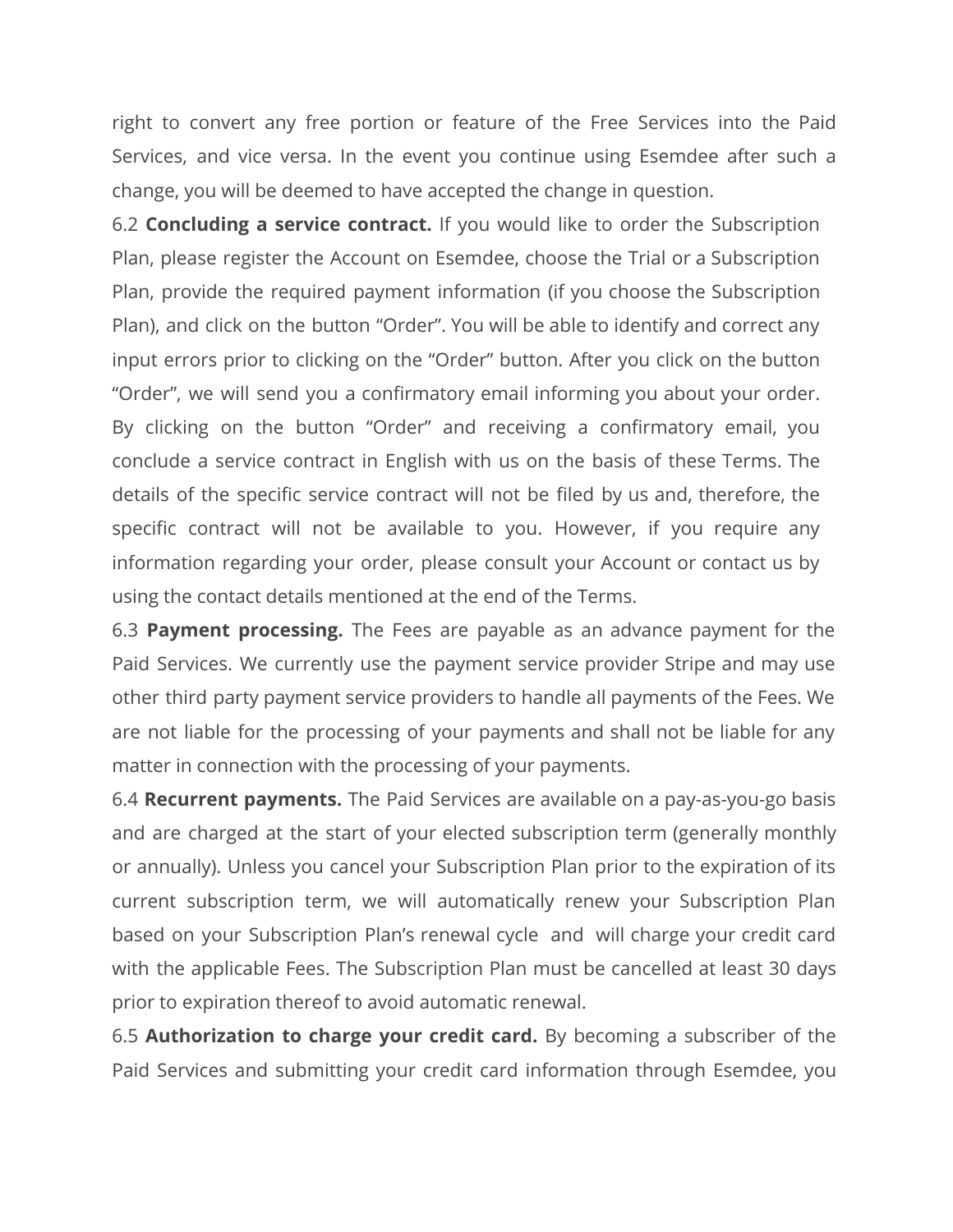authorize us to process your payment card information and to charge the billing source you have provided for your Account according to the Subscription Plan you selected until your Account is terminated or you cancel the Subscription Plan.

6.6 **Overdue or declined charges.** If you fail to pay the applicable Fees on time, or if your credit card payment information is entered in error or does not go through for processing and you do not update your payment information upon our request, your entire Subscription Plan may be blocked or cancelled if the due payment is not received by us within 14 days after you have been sent a reminder of the overdue payment or declined transaction. After your Subscription Plan is terminated, we will keep your current Account settings in our servers for 90 days. After that time, we reserve the right to remove such settings from our servers with no liability or notice to you.

## **7. Cancellation and termination**

7.1 You may terminate your Subscription Plan at any time by delivering a written notice of termination to us at support@esemdee.com. You are not entitled to any refunds of the Fees paid by you, but you will retain access until that billing period is over and you will not be charged again.

7.2 **Right of withdrawal from the service contract.** You are entitled to a 30-days Trial, which constitutes your right of withdrawal from a service contract. In order to exercise your right of withdrawal, please cancel the Trial before the Trial expires as described in Section 5 of these Terms.

7.3 If your Account is cancelled, we reserve the right to remove your Account information along with any Account settings from our servers with no liability or notice to you. Once your Account information is removed you will not be able to recover this information. Upon removing your Account, these Terms are terminated and your access rights to the Services immediately cease to exist.

7.4 We may suspend or block your Account without prior notice if you are in breach of the Terms or if your actions in using Esemdee or providing the User Content (as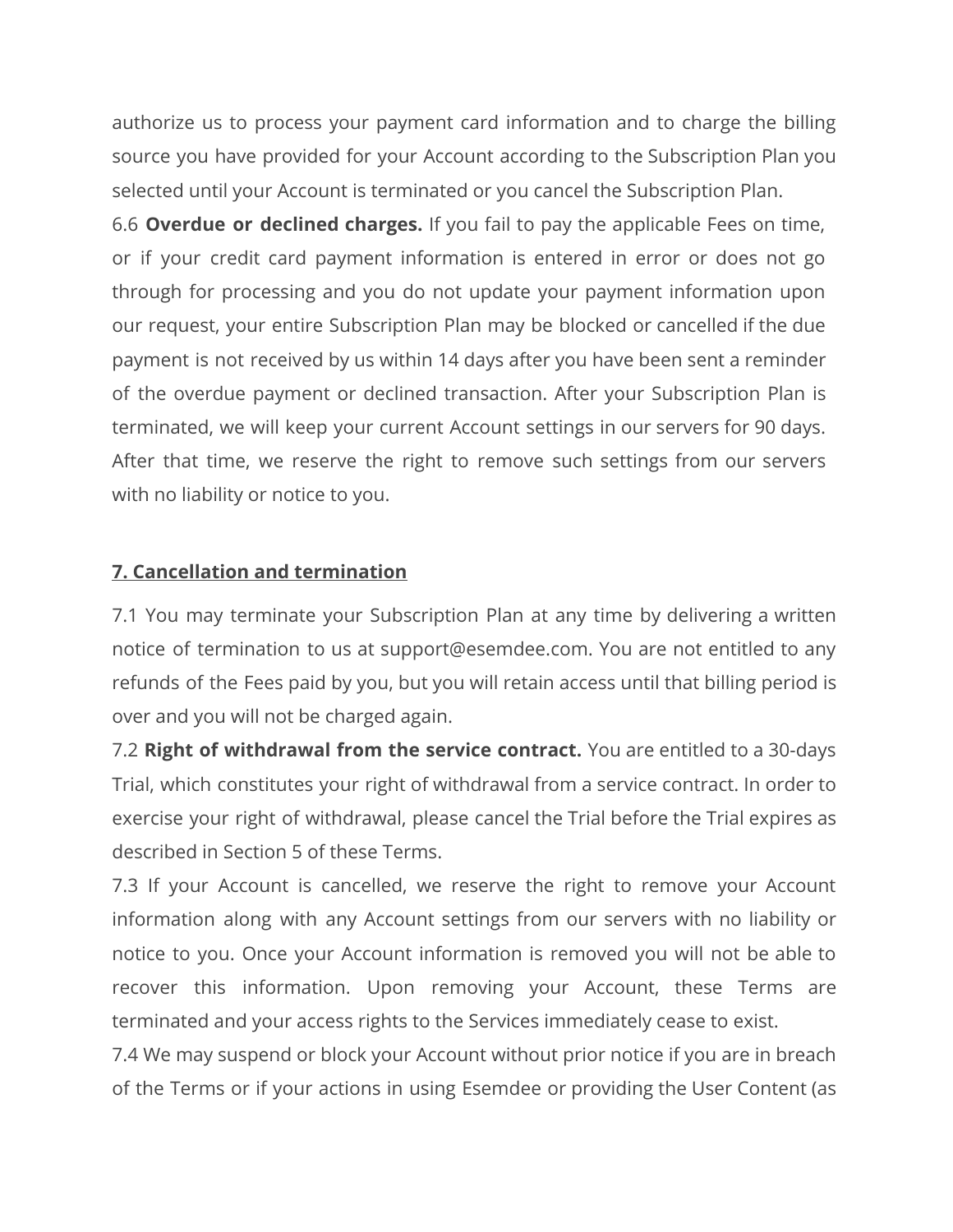defined below) are in breach of law (including, but not limited to, personal data legislation, intellectual property rights of third parties, laws against defamatory or pornographic material) or good business practice, or if your User Content or actions lead to claims by third parties against us. In such an event, we reserve the right to (i) modify or discontinue, temporarily or permanently, your use of Esemdee, the Services (or any part thereof) and the Subscription Plan and (ii) refuse any/all current and future use of Esemdee, suspend or terminate your Account or any part thereof, and remove and discard any of your User Content. In the event we decide to terminate or suspend your Account and/or the Subscription Plan hereunder, we will have no obligation to refund any payments of the Fees made by you.

7.5 We may in any event terminate these Terms and your right to access and use of the Services, by way of termination without cause by giving you a thirty (30) day prior written notice, in which event your right of access to Esemdee will cease at the end of your present, paid-up Subscription Plan period. We will use reasonable efforts to contact you directly via email to warn you prior to the suspension, termination, or successful cancellation of your Account. Upon the termination or expiry of your Account for any reason, your right of access to the Services will terminate immediately.

#### **8. User Content**

8.1 You retain the ownership of any content you upload, store or post through Esemdee, such as texts, pictures, reviews, campaigns created and uploaded by you on Esemdee (the "User Content"). The User Content does not include the content that you receive or use from Esemdee libraries or through Esemdee in any other way.

8.2 You hereby grant us a limited worldwide license to use, access, copy, modify, distribute, reproduce, store, transmit, reformat, edit, translate, make derivative works of, publicly display and publish the User Content to the extent needed by us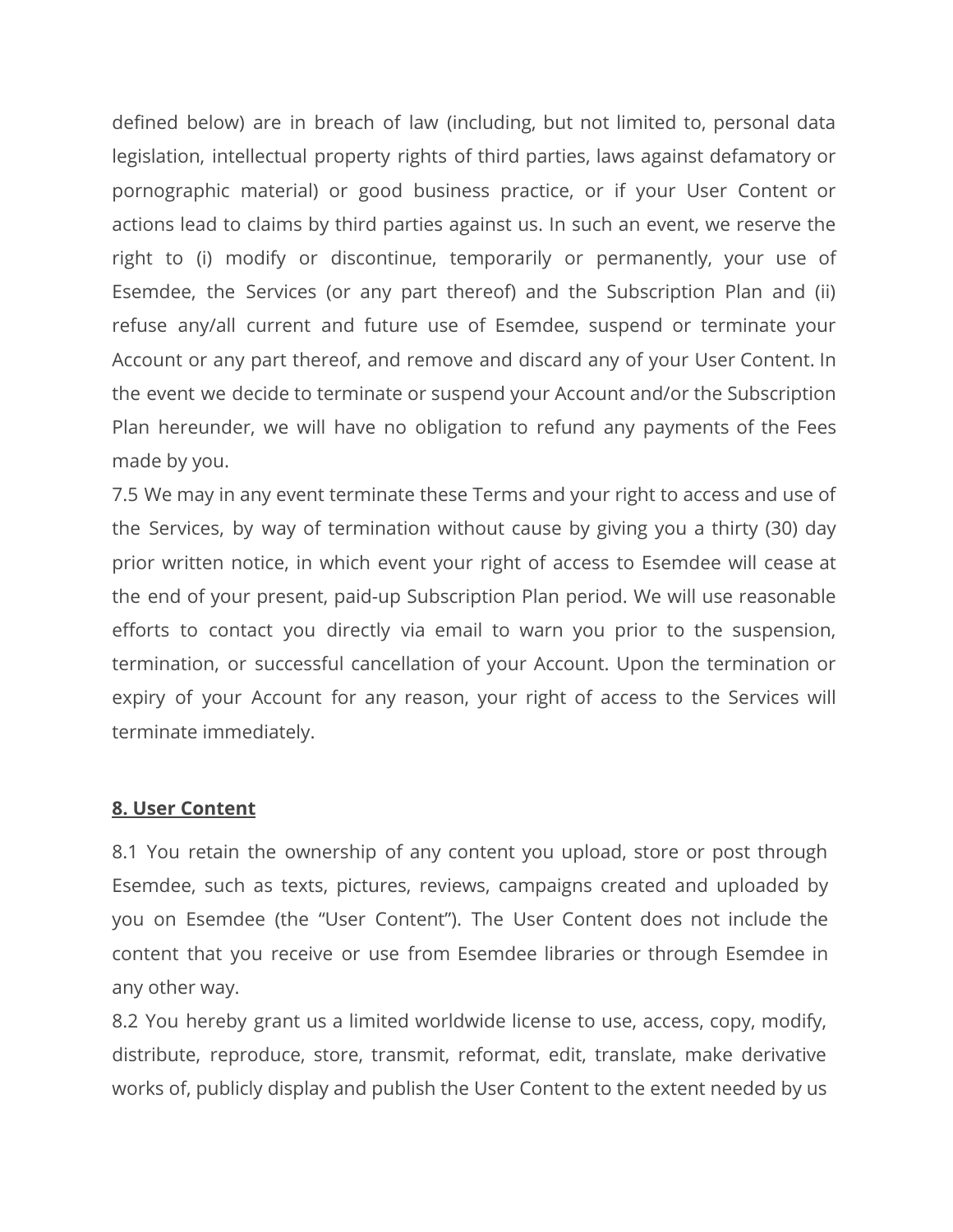to operate Esemdee and provide the Services to you. The license you grant us with regard to the User Content is non-exclusive, fully-paid, royalty-free, transferable and sub-licensable.

8.3 You are solely responsible for your User Content and liable for any consequences out of or related to publishing or transmitting such User Content. By publishing or transmitting the User Content, you confirm that you have the right to publish or transmit such User Content and that such actions do not violate these Terms, applicable laws, or the intellectual property rights of any third parties. You must ensure that no private content or personal data of persons other that you is made public accidently or without authorization.

8.4 If you use Esemdee to carry out promotional campaigns, contests or similar, you are solely liable for ensuring that the performance of any such activities is in compliance with all applicable laws and rules of the corresponding social media provider.

8.5 We do not monitor the User Content. You are solely liable for the compliance of your User Content and other activities carried through Esemdee with these Terms and the terms of the corresponding social media service providers. However, without assuming any obligation to do so, we may delete any User Content or suspend or terminate your Account at our sole discretion. We may take such measures with or without prior notification to you.

8.6 We are not responsible for keeping back-up copies of the User Content once your Account or User Content is removed or blocked for whatever reason. We make no guarantee that the User Content will be safely stored. To be safe, you should independently back-up your User Content, to the extent permitted herein and by applicable laws and regulations.

8.7 The User Content includes personal views and recommendations of users. None of such User Content reflects the views of the Company or any commitments related thereto.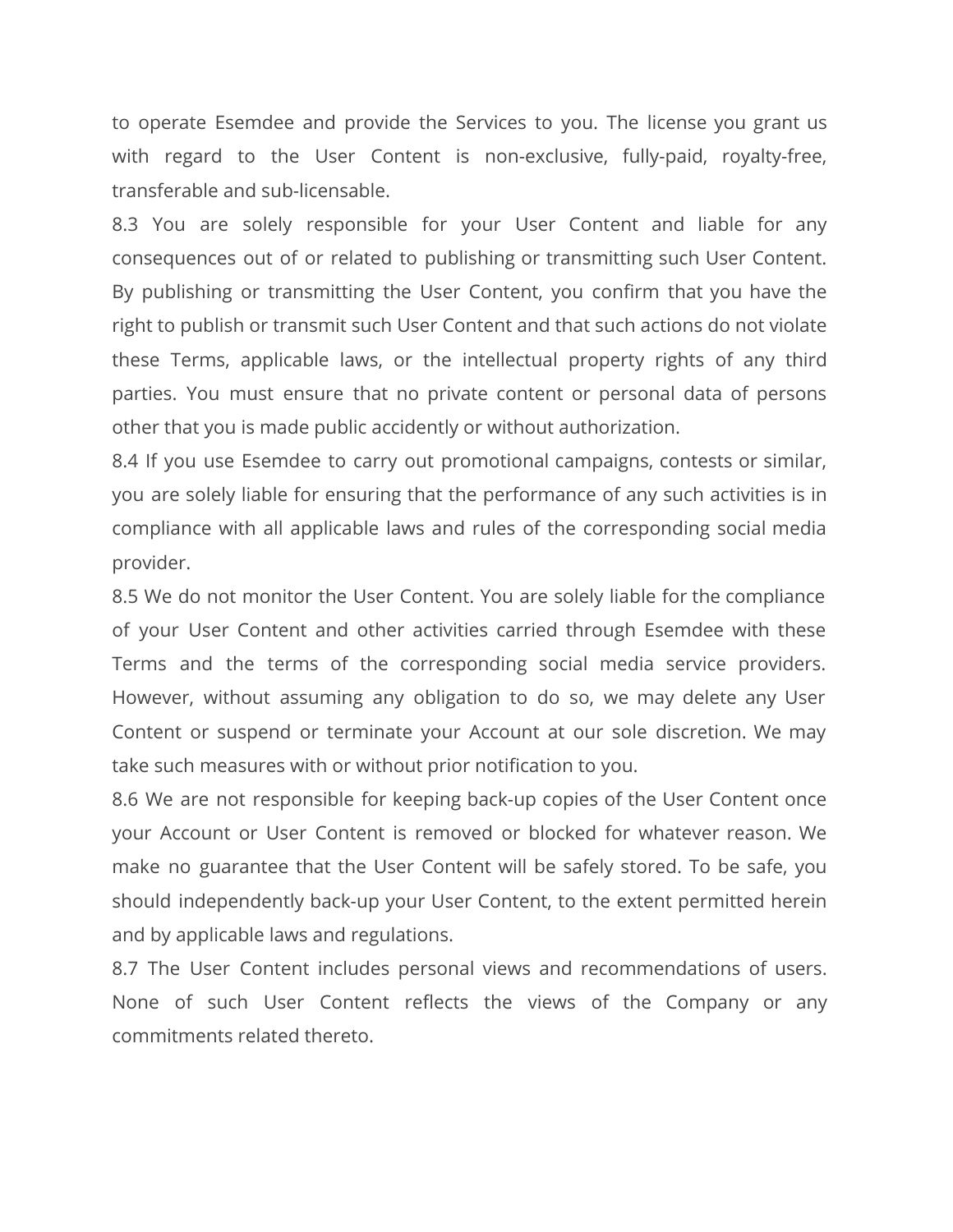## **9. Prohibited activities**

9.1 You are NOT permitted to do the following:

- Use Esemdee for illegal, harmful, misleading, fraudulent or other malicious purposes or to publish or communicate through Esemdee any unlawful, defamatory, violent, harassing, sexually explicit or otherwise objectionable content;
- Transmit material or content that contains viruses or other malicious code, or content which infringes or may infringe intellectual property or other rights of third parties;
- Display, use or post the files that you download from Esemdee (the "Files") in a way that would lead to the conclusion that the model in the Files approves or endorses the items or services of any venture or trademark;
- Show a person depicted in the Files in sensitive scenarios that could reasonably be considered offensive or unflattering to that person (e.g., related to mental and physical deficits, sexual or implied sexual activity or preferences, crime, physical or mental abuse or ailments);
- Use the Files for pornographic, illegal or immoral purposes; and/or use the Files in items or products that could embarrass or humiliate a person or model in the Files;
- Send unsolicited, intrusive messages, spam, and "chain letters";
- Perform unauthorized actions for collection, storage, use or disclosure of users' personal data obtained from Esemdee or as a result of uploading the Files or using the Services;
- Take any actions which may lead to the liability of the Company towards any party or which may cause a suspension or termination of services offered by third parties to the Company or Esemdee users;
- To interfere with the operation of Esemdee, the Services available therein and other users' Accounts;
- To register on Esemdee under another username and password, already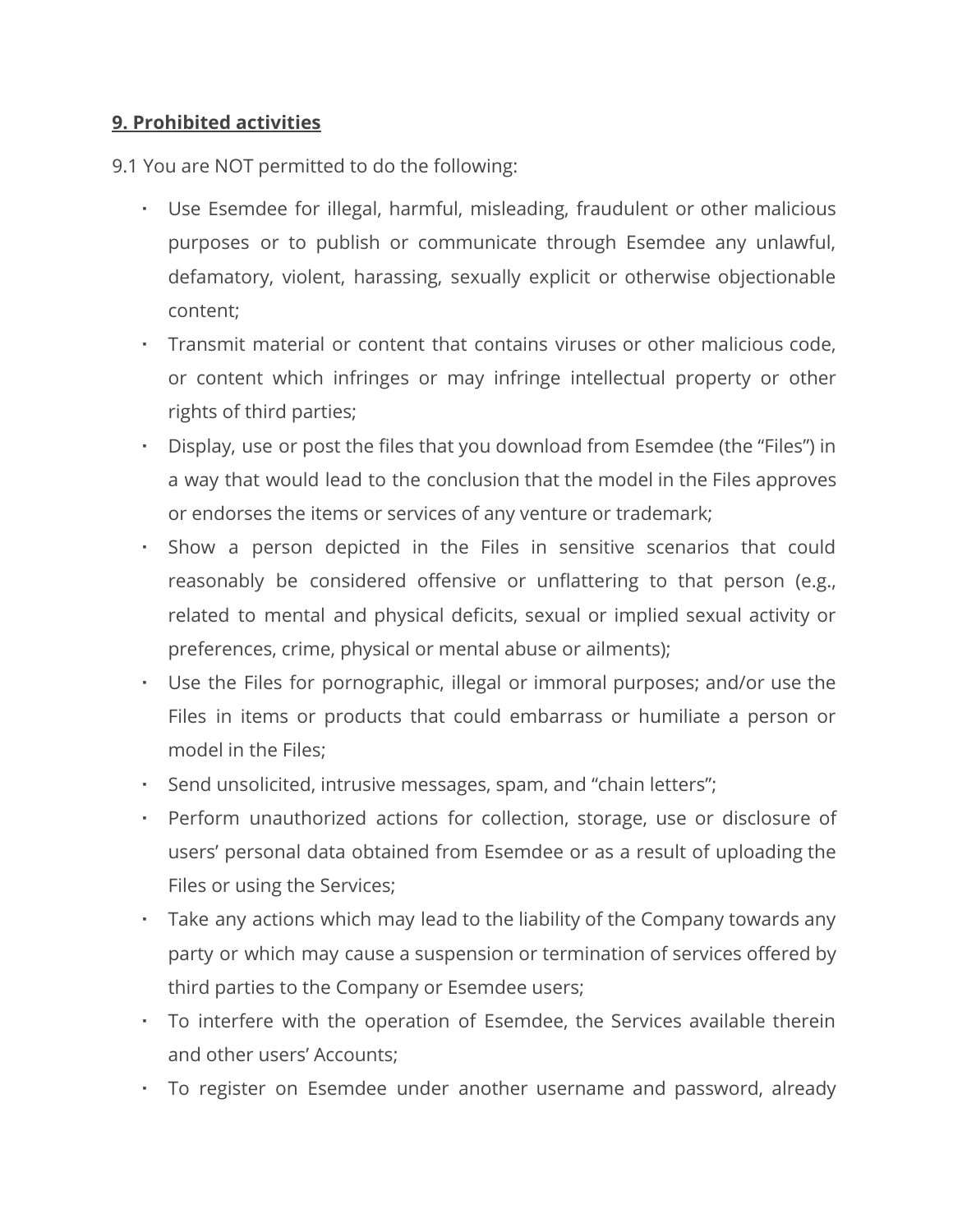being a registered user of Esemdee;

- To attempt unauthorized access to Esemdee or the servers on which it is hosted, or any other servers, computers or database, other equipment and technological tools related to Esemdee;
- To perform DoS-attacks and DDOS-attacks on Esemdee;
- Abuse other users of Esemdee;
- Use bots and other automated methods to obtain ("scrap") data available on Esemdee; and
- To perform any other actions, which may violate the provisions of these Terms and/or applicable laws, on Esemdee.

9.2 The above-mentioned actions can be qualified as an offense entailing the punishment and sanctions provided for by law. In the case of such violations, we will be forced to contact the competent authorities to enforce our rights and interests, as well as the rights and interests of the users of Esemdee. In the case of the above actions, user's right to use Esemdee will be discontinued and we will be entitled to disclose the user's personal data and other information to the competent authorities and persons as provided for by the applicable laws.

## **10. Intellectual property**

10.1 The content provided by us through Esemdee, including all information, data, text, graphics, images, templates, sound files, software, advertisements and other material contained in Esemdee's libraries and the Services (the "Esemdee Content") is the property of the Company and/or its licensors, and shall remain our the said licensors' exclusive property.

10.2 Notwithstanding Section 10.4 of these Terms, we grant you a limited, revocable, personal (unless otherwise provided in the Subscription Plan), non-exclusive license to access Esemdee and view, copy, print and publish the Esemdee Content made available to you in relation to the Services during the term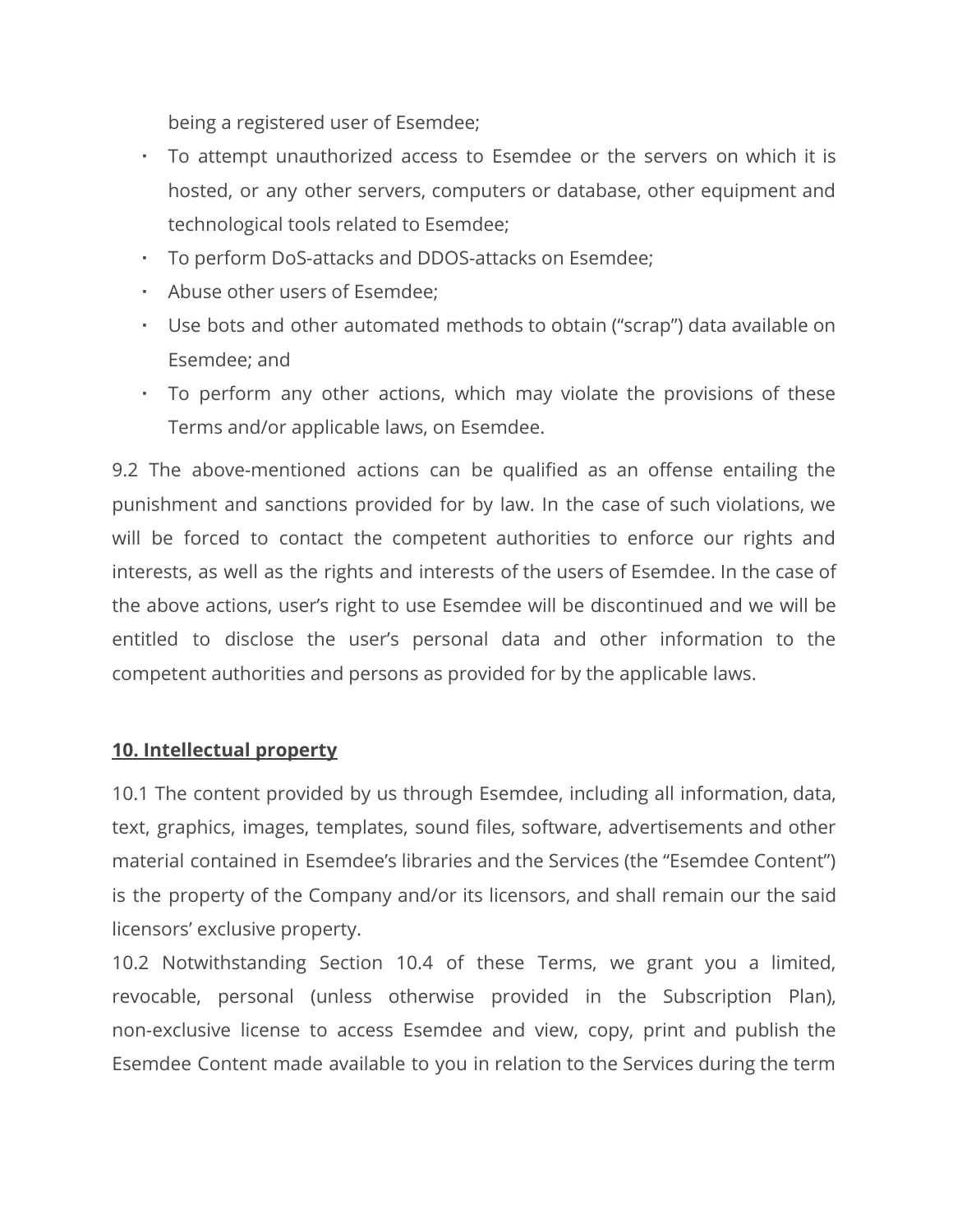of your valid Subscription Plan. You may use the Esemdee Content for your own use but you may not edit or make derivative works of the Esemdee Content, or reproduce, distribute or display it for any other reasons than provided in these Terms.

10.3 For avoidance of doubt, you are not permitted to publish or use in any other way any of the pre-written templates available in the library of Esemdee for any other purpose than for the use of the Services.

10.4 These Terms do not grant you any rights to use the trademarks related to Esemdee, logos, service marks, button icons, design, domain names or other distinctive branding features, whether for commercial or non-commercial use, without the prior express consent of the Company.

10.5 You agree that the Esemdee Content (e. g. templates, texts, images, and other material) **is not unique to your business and it may be used and published by other users of Esemdee as well**.

10.6 Other than the right to access and use Esemdee as expressly provided herein, all intellectual property rights to Esemdee not explicitly granted to you in these Terms are retained by the Company. Except as expressly permitted above, any use of any Esemdee Content without the prior written permission of the Company is strictly prohibited and any use of the Esemdee Content in breach of these Terms will terminate the license granted by us to you with regard to Esemdee. To request a permission to use the Esemdee Content not permitted in this Section 10, you may contact the Company at contact details provided at the end of these Terms.

10.7 **Copyright infringement claims.** We respect intellectual property rights. If you have any grounds to believe that any content made available through Esemdee violates your or third party's intellectual property rights, please contact us and express your concerns or request to remove the allegedly infringing content. We will reply to the copyright infringement claim as soon as possible but no later than 2 weeks. Before sending your claim to us, please make sure that you SIGN it and include the following information: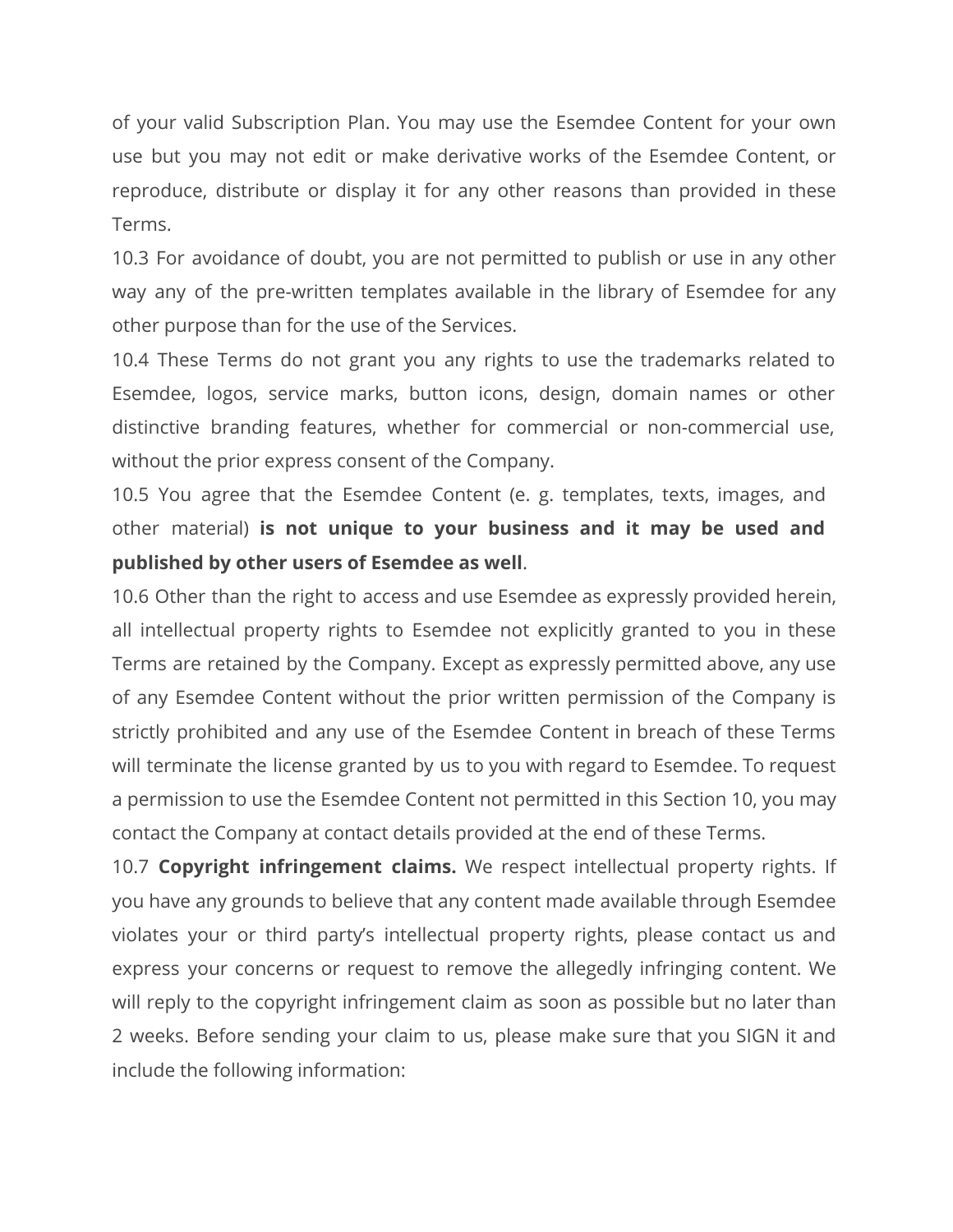- Identification with sufficient detail of the copyrighted work that you believe has been infringed;
- Identification of the material that is claimed to be infringing and information reasonably sufficient to permit us to locate the material;
- Your contact details allowing us to respond to your claim;
- The following statement: "*I have a good faith belief that use of the material in the manner complained of is not authorized by the copyright owner, its agent, or the law*";
- The following statement: "*I swear, under penalty of perjury, that the information in the notification is accurate, and that I am the copyright owner or am authorized to act on behalf of the owner of an exclusive right that is allegedly infringed*".

# **11. Third-party content**

11.1 The Company, other users of Esemdee or third parties may provide content on Esemdee during the provision of the Services or redirection to other websites (the "Linked Sites"). We expressly disclaim responsibility for the accuracy, quality, legality, nature, availability, reliability, and privacy and security practices of such Linked Sites.

11.2 The Linked Sites are provided solely as a convenience to you. The Linked Sites are not under our control, and we are not responsible for and do not endorse the content of such Linked Sites, including any information or materials contained on such Linked Sites.

11.3 You will need to make your personal independent judgment regarding your interaction with the Linked Sites.

## **12. No warranties**

12.1 To the extent permitted by the applicable law, we disclaim any and all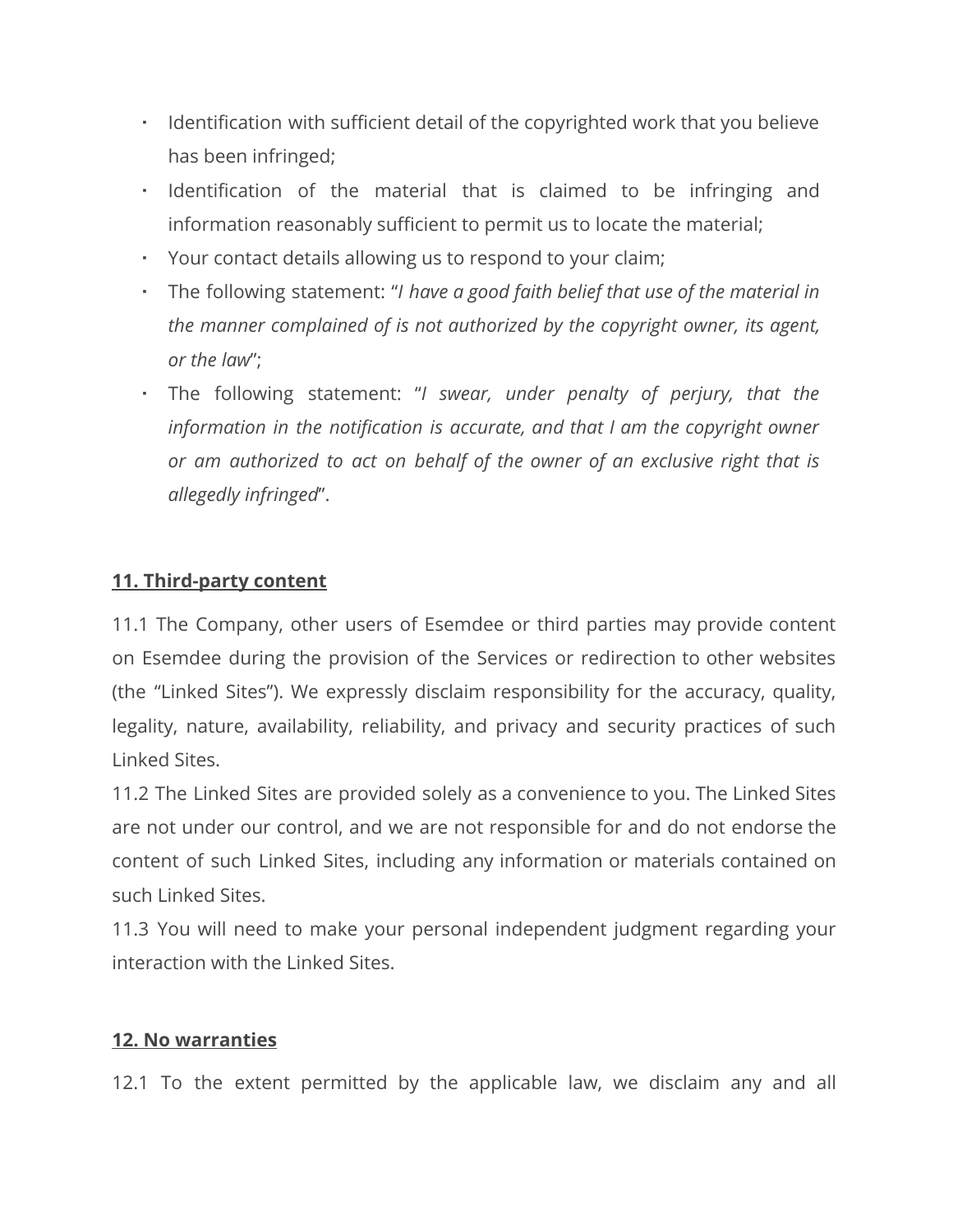warranties, expressed or implied, in connection with Esemdee. Esemdee is provided to you "as is" and "as available" and we do not offer any warranties as to the quality, fitness for purpose, non-infringement, completeness or accuracy of Esemdee. In particular, we do not warrant that Esemdee will work with any user interface or browser, or with any network connection, particularly if you do not have a sufficiently fast and reliable Internet connection and updated and modern user interface and browser. Regardless of our efforts to provide you with the Services of the highest quality, safety and security, we make no warranty that Esemdee and the Services will be uninterrupted, timely or error-free or that defects will be corrected. We do not warrant that the collection, transmission and storage of personal data is secure at all times.

12.2 We reserve the right, periodically and at any time, to modify or discontinue, temporarily or permanently, functions and features of Esemdee, all without liability to you for any interruption, modification, or discontinuation of the Services or any function or feature of Esemdee. Reasonable advance notification will be provided of discontinuing the Services where possible.

12.3 We are not responsible for any difficulties in operating or using Esemdee that are caused by the web hosting service provider, social media service provider, your Internet service provider or any other third party, unless required by applicable law.

#### **13. Limitation of liability**

13.1 To the maximum extent permitted by the applicable law, we shall not be liable for any damages or loss of profit resulting from your use or inability to use Esemdee or any unauthorized access to or interruption, alteration, loss or deletion of the User Content. Furthermore, we shall in no event be liable for indirect, consequential or punitive damages.

13.2 In any event, our aggregate liability is limited to the Fees paid by you for the Paid Services during the twelve (12) months immediately preceding that month in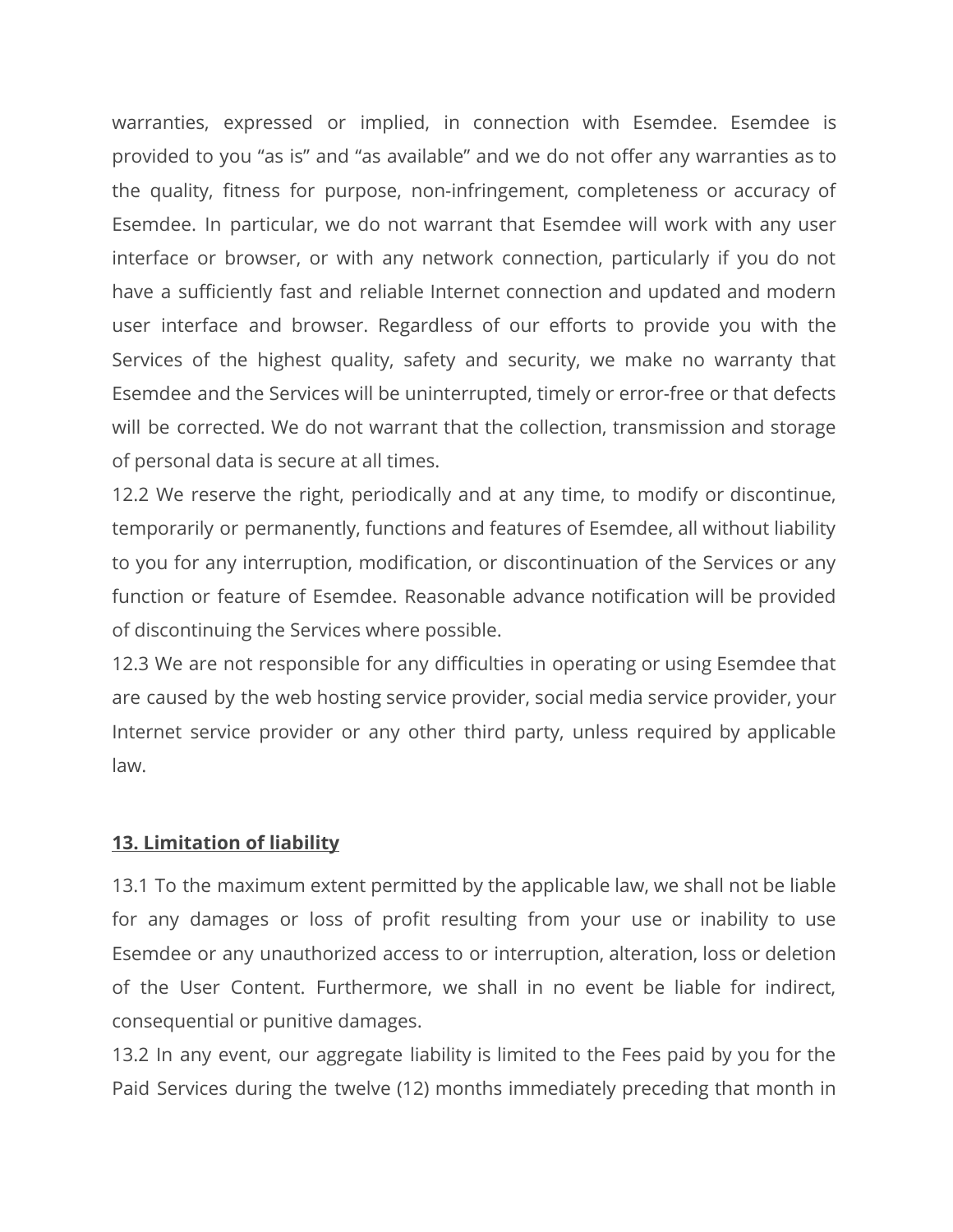which the event giving rise to our liability occurred.

# **14. Indemnification**

14.1 You agree to indemnify, defend, and hold the Company and its third-party service providers harmless from and against any claim, demand, loss, damage, cost, or liability (including reasonable attorneys' fees) arising out of or relating to:

- Any User Content you submit, transfer or make available through Esemdee;
- Any promotional campaigns or contests organized or created by you;
- Your misuse of Esemdee;
- Your breach or alleged breach of any of these Terms; and
- Your violation of any rights (including intellectual property rights) of a third party.

# **15. Amendment**

15.1 **Amendments of the Terms.** We expressly reserve the right to change these Terms from time to time upon reasonable notice to you (including, without limitation, via electronic notification through Esemdee or email). You agree that it is your responsibility to review these Terms from time to time and to familiarize yourself with any modifications. Your continued use of Esemdee after notification of such modifications will constitute your acknowledgement of the modifications and agreement to abide and be bound by the revised Terms. You can review the most current version of the Terms at any time on Esemdee.

## **16. Governing law and dispute resolution**

16.1 **Governing law.** These Terms shall be governed and construed in accordance with the laws of the England and Wales, the United Kingdom, without regard to its conflicts of law provisions.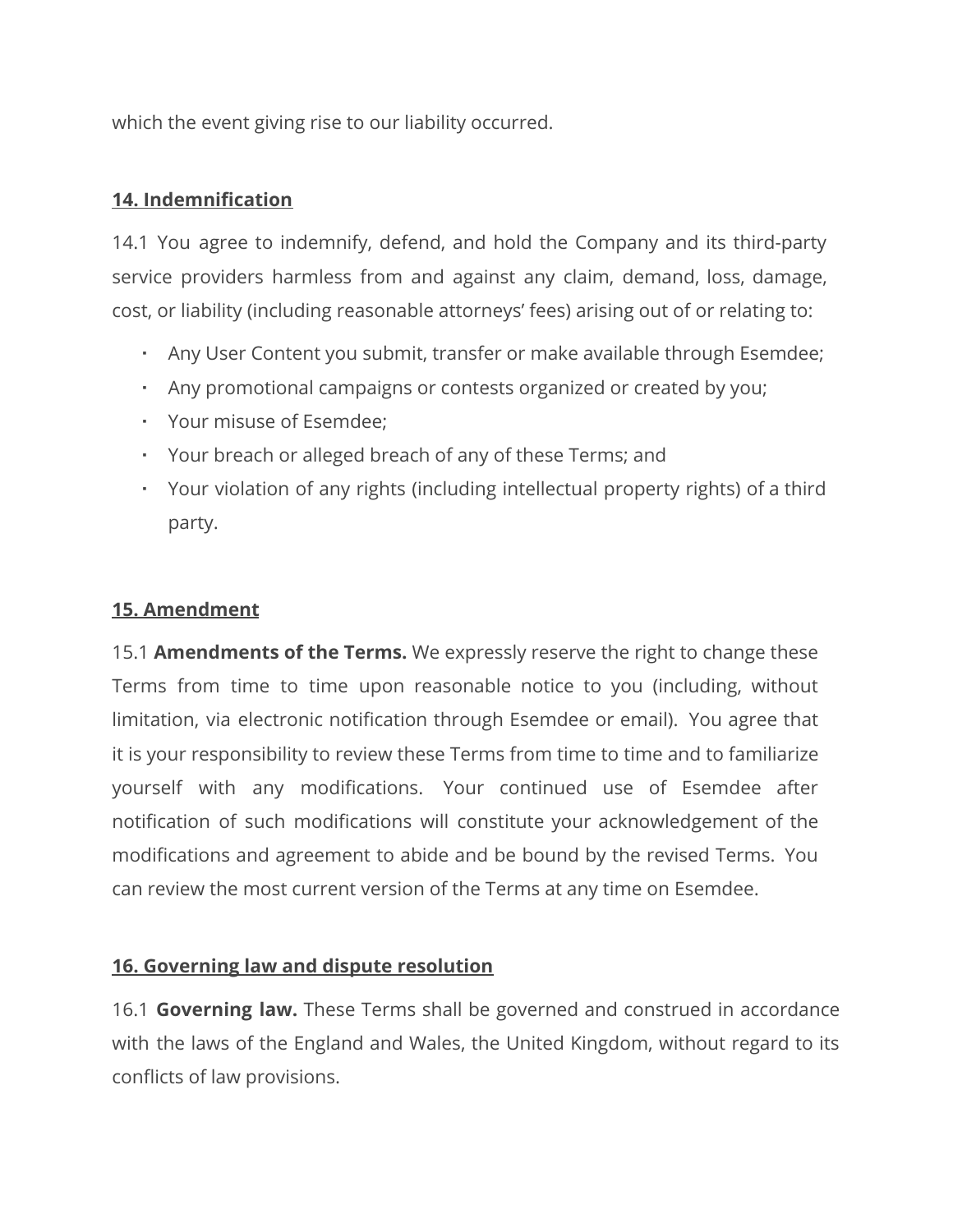16.2 **Disputes between us and consumers.** If you use Esemdee as a consumer (i.e., a person acting outside the scope of your business, trade, or profession), any disputes concerning, relating, or referring to these Terms shall be submitted to the exclusive jurisdiction of the courts in London, England, the United Kingdom. If you are not satisfied with the services provided by us, we strongly encourage you to contact us first so that we could address your concerns.

16.3 **Alternative dispute resolution for consumers.** Please note that cross-border disputes between consumers and traders regarding goods or services bought online may be resolved out-of-court at a low cost in a simple and fast way on the web-based Online Dispute Resolution platform developed by the European Commission. The Online Dispute Resolution platform is available in 23 official languages of the European Union at [https://webgate.ec.europa.eu/odr.](https://webgate.ec.europa.eu/odr)

16.4 **Disputes between us and non-consumers.** If you use Esemdee as a non-consumer, you agree that any dispute concerning, relating, or referring to these Terms shall be resolved exclusively by binding arbitration and the online arbitration service provider Arbitration Resolution Services, Inc. (https://www.arbresolutions.com) located in Florida, the United States, will be engaged for resolving disputes. The arbitrator and not any court or agency shall have exclusive authority to resolve any disputes relating to the interpretation, applicability, enforceability, conscionability, or formation of these Terms, including, but not limited to, any claim that all or any part of these Terms is void or voidable. Nothing herein prevents the user or the Company from seeking any interim injunction it deems necessary in order to preserve the status quo prior to the resolution of any dispute, in any jurisdiction.

## **17. Final provisions**

17.1 **Entire agreement.** These Terms together with the sign-up form, the pricing terms, our Privacy Policy and any other special terms applicable to your use of Esemdee constitute the entire agreement between you and us with respect to the